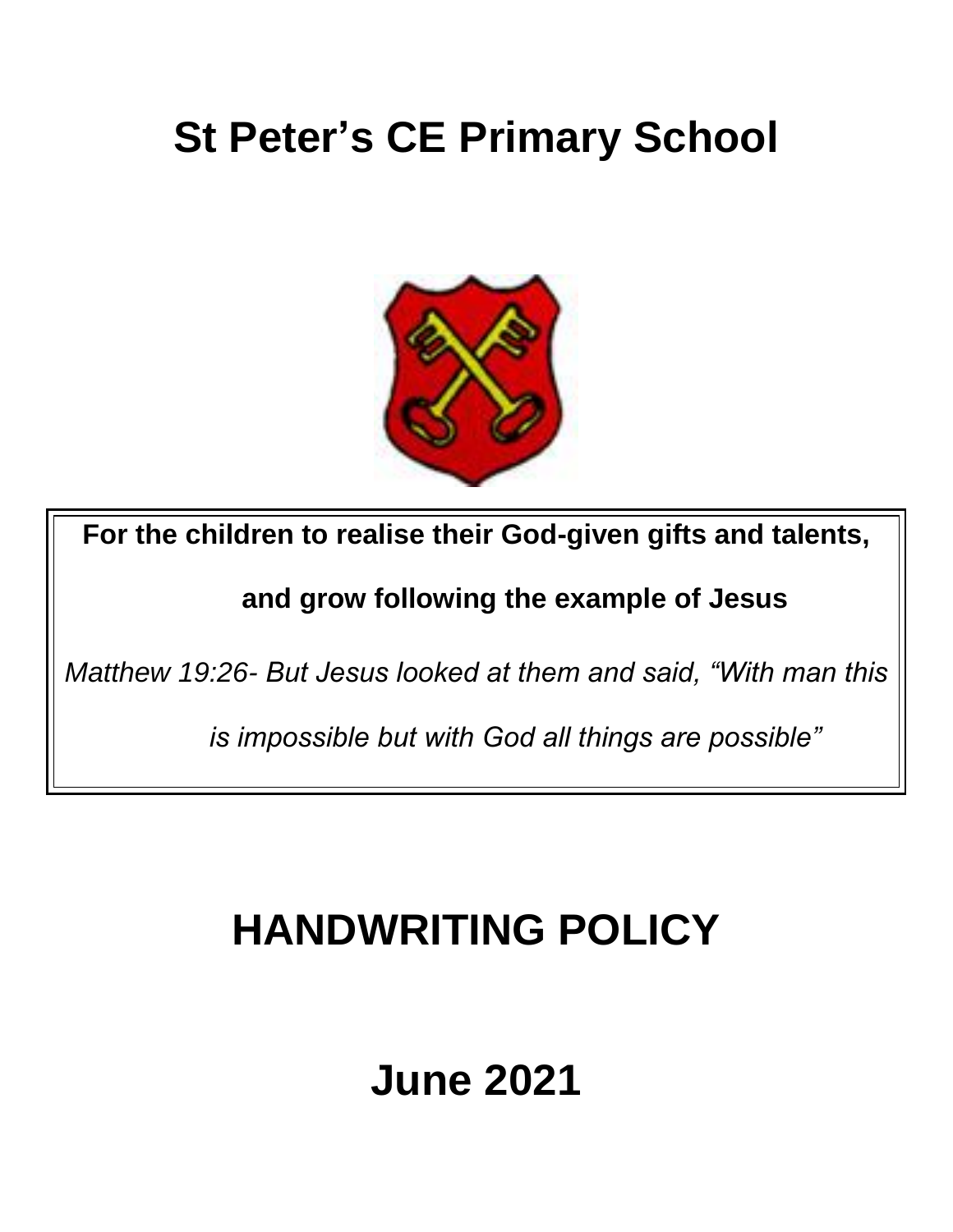#### **Introduction**

At St Peters School, we believe that handwriting is a skill which, like reading and spelling, affects written communication across the curriculum. Given effective teaching, cursive handwriting can be mastered by most pupils by the time they are seven or eight years old, enabling them, with practice, to go on to develop a faster and more mature hand ready for secondary school and adult life.

#### **Aims**

We aim for all pupils to:

- produce legible, well-spaced handwriting;
- use correctly formed letters and accurate joins;
- develop spelling patterns through a fluid handwriting action.
- develop a neat and fluent handwriting style.
- develop their phonological awareness

#### **Organisation**

Cursive handwriting is taught in school. Cursive handwriting enables children to join characters in a fluid movement without them having to lift their pens or pencils frequently. Teachers use a range of resources including an interactive programme that models the joining of letters to children. Activities will be differentiated and include extension activities which contextualise the handwriting skill into sentence or text level work.

#### **Parents**

We believe that for parents to support their children most effectively, it is important for them to be well informed about the handwriting style used and so a help sheet of letters, joins and style will be sent home and is also available online.

## **Teaching and Learning**

Handwriting is taught in a variety of ways, including during whole class sessions, through the daily phonics session, teaching, group work and (where appropriate) individual teaching for children who need more support. When writing for the pupils on the whiteboard, staff will use cursive handwriting that follows the same style and formation that we would expect the children to use.

Teachers may also wish to teach handwriting on an interactive whiteboard. Any teachers wishing to do so make sure that they:

- use the cursive style and formation;
- are aware of the legibility of different 'ink' colours. Red, for example, can be hard to read from a distance;
- stand to one side of the board when writing so all children can see;
- explore the templates or gallery in the IWB software, including lined and squared paper that help guide handwriting and offer a better model.